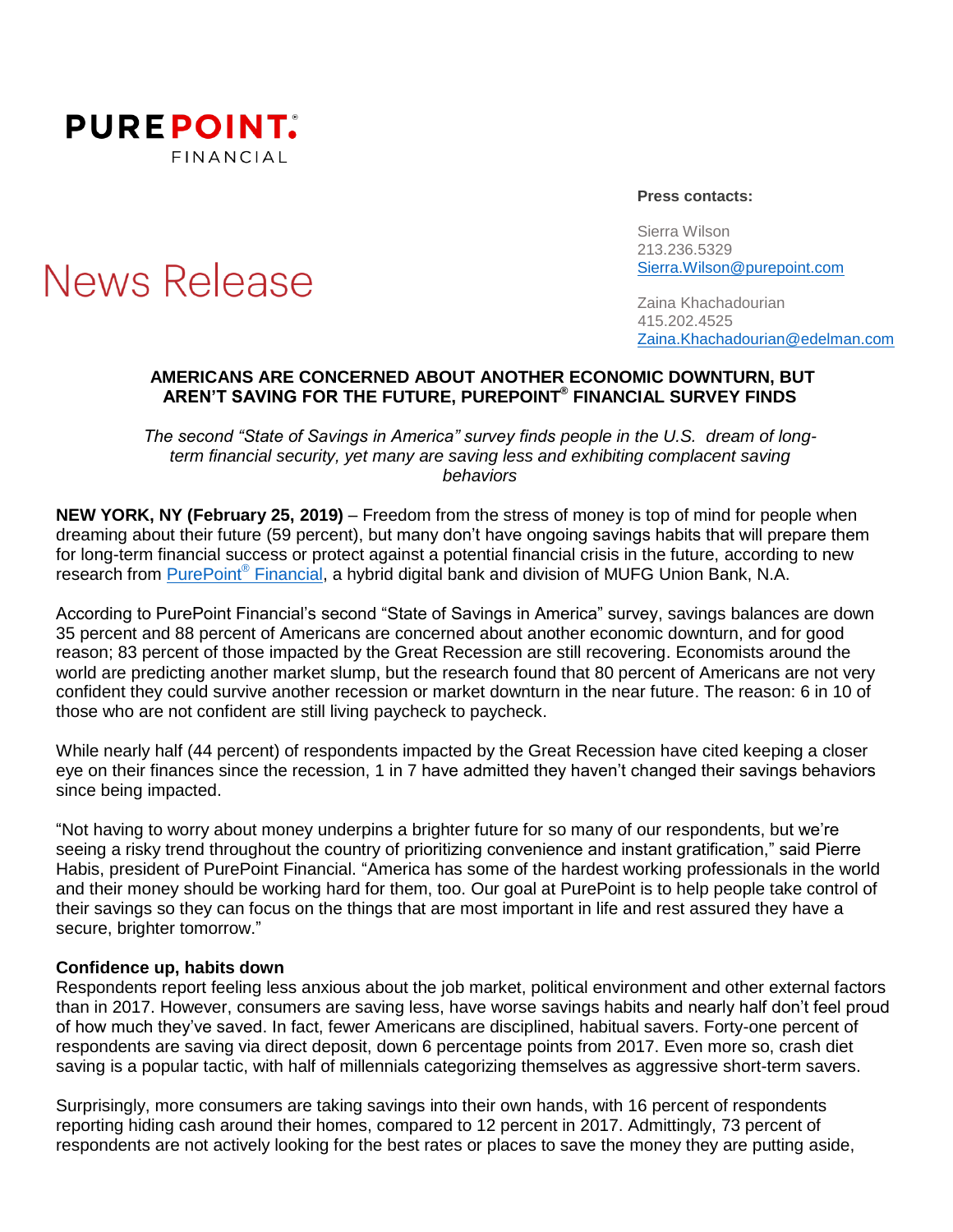possibly leaving money on the table. As a result, respondents reported a decline in median savings balances, down to \$1,500 in 2018 compared to \$2,300 in 2017.

According to the Federal Reserve, there is more than \$9 trillion sitting in accounts earning less than .09 basis pts. <sup>1</sup> PurePoint experts recommend saving at least 10 percent of your annual income in a high-yield savings account with at least 2 percent interest rate.

"Our survey found that 1 in 3 people in the U.S. don't feel in control of their finances and half are too embarrassed to talk about their savings with their friends," continued Habis. "We understand how important financial security is to all of us and that saving may seem daunting, but it just takes minor adjustments, such as creating financial goals, setting aside whatever you can manage from each paycheck or searching for a bettert interest rates for your savings account."

# **Creating habits in fitness and finances**

When ranking the top three most important factors in their future, respondents reported having good health (76 percent), financial savings (73 percent) and a relationship/family (68 percent) as the top three responses. That said, respondents noted that saving is their most rewarding activity, even more than losing weight (79 percent vs. 47 percent). But there's more work to be done with crash-diet savers; 2 in 5 respondents consider themselves as aggressive short-term savers, for things like weddings and trips, but they're not consistently saving in between.

# **"You only live once": Consumers are living for today**

Despite concern about their future financial health, at least one quarter of consumers admit to prioritizing convenience over saving. The quick rise of on-demand applications indicates this number will quickly increase over time. The research found that 2 in 5 respondents would spend four times as much on transportation to save 20 minutes and 1 in 3 would choose to take \$1,000 now rather than waiting a year for \$3,000; this number was significantly higher with millennials at 43 percent.

## **Additional findings include:**

- While financial savings and having a relationship/family are within the top three important factors of their future, among those in a relationship:
	- o 3 in 10 people are embarrassed to talk about their savings with their significant others.
	- $\circ$  Less than half know how much their significant other saves.
	- $\circ$  More than half feel they're cheating on their significant other if they make a big purchase without consulting them first.

## **America Saves Week**

During America Saves Week (Feb. 25 – March 2, 2019) PurePoint has teamed up with local schools and nonprofit organizations to provide complimentary financial literacy courses, helping improve the financial health of Americans. The sessions will be hosted by PurePoint Financial saving professionals throughout the week in Chicago, Dallas, Houston, Miami, New York City and Tampa.

The 2018 PurePoint State of Savings in America survey is an online survey among 6,000 adults in the U.S. (aged 18+), commissioned by PurePoint Financial and conducted by independent research firm Edelman Intelligence. The survey examined current behaviors, drivers, and barriers to saving among adults in the U.S. Data was collected December 15, 2018 – January 2, 2019, with a margin of error of +/- 1.27%. 2018 was the second wave of the survey, building off of the benchmark wave that was conducted in July/August 2017.

**About PurePoint Financial**PurePoint Financial is a division of MUFG Union Bank, N.A., a proud member of the Mitsubishi UFJ Financial Group (MUFG), one of the world's leading financial groups. As the next evolution

PurePoint Financial is a division of MUFG Union Bank, N.A.

©2018 MUFG Union Bank, N.A. All rights reserved. Member FDIC. PurePoint and the PurePoint logo are registered trademarks and brand names of MUFG Union Bank, N.A.